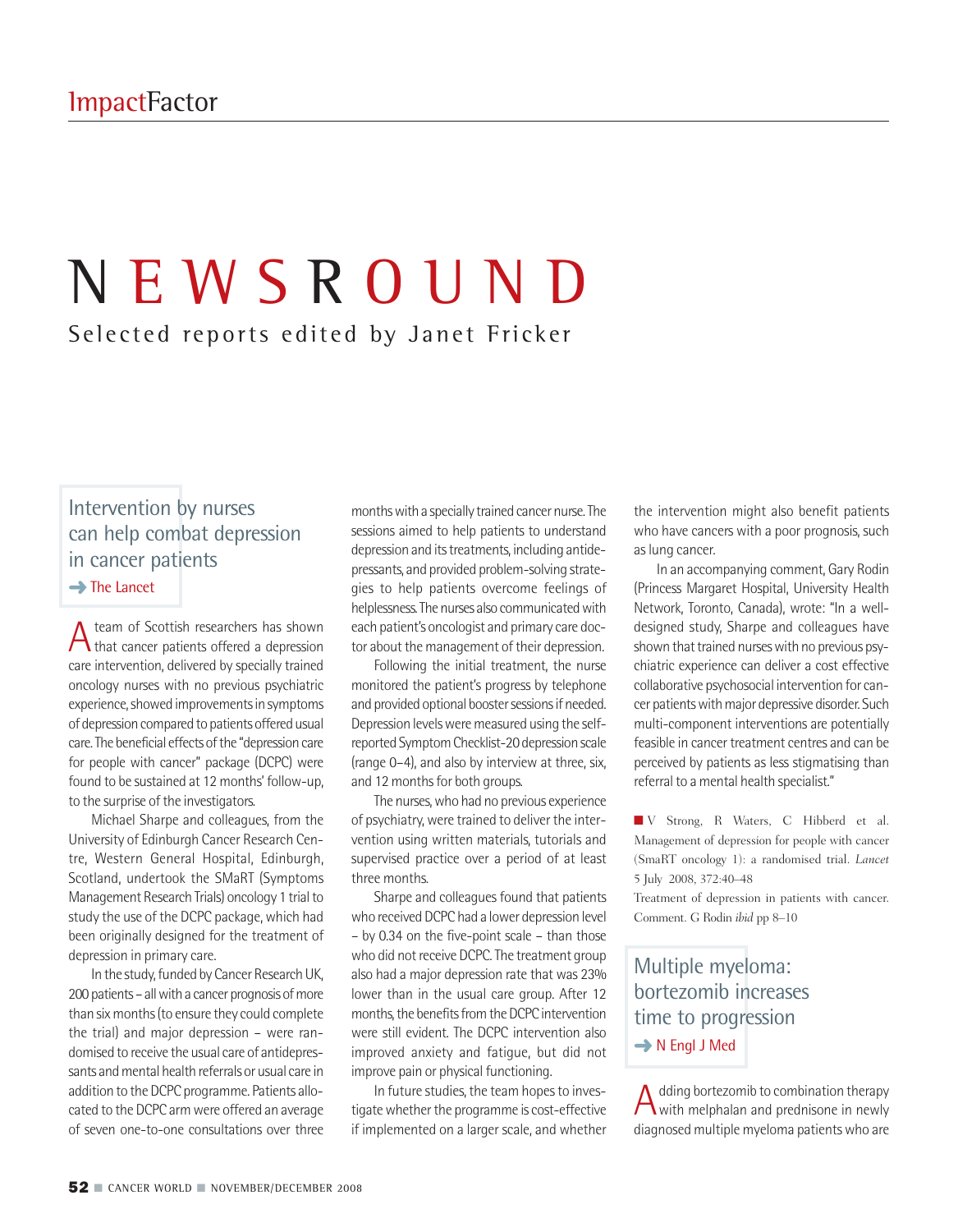not eligible for high-dose chemotherapy, increased time to progression, a phase III study has found.

For over 40 years the standard of care for newly diagnosed multiple myeloma patients who are not candidates for high-dose chemotherapy has been combination treatment with melphalan and prednisone. More recently, high-dose therapy with haematopoietic stem-cell transplantation has become the preferred treatment for patients lessthan 65 years, but older patients generally do not tolerate such an approach, which rules this option out for most patients since the median age at diagnosis is approximately 70 years. Jesus San Miguel and colleagues from Hospital Universitario de Salamanca, in Spain, therefore set out to investigate the benefits of adding the protease inhibitor bortezomib to the melphalan and prednisone.

The investigators randomly assigned 682 patients (ineligible for high-dose therapy) to receive nine six-week cycles of melphalan  $(9 \text{ mg/m}^2 \text{ body-surface area})$  and prednisone  $(60 \text{ mg/m}^2)$  on days 1 to 4, either alone (for the control group) or with bortezomib (1.3 mg/m²) on days 1, 4, 8, 11, 22, 25, 29 and 32 during cycles 1 to 4, and on days 1,8, 22, and 29 during cycles 5 to 9. Results show time to disease progression among patients receiving bortezomib in addition to melphalan-prednisone was 24.0 months, compared to 16.6 months for the control group (HR 0.48; *P*<0.001). There were also significant improvements associated with bortezomib therapy for the rate of complete response, time to subsequent myeloma therapy and overall survival.

Grade 3 adverse events were more frequent in the bortezomib group  $(53\%$  vs  $44\%$ ,  $P=0.02$ ), but no significant differences in grade 4 events were found.

Superior efficacy in the treatment of myeloma, say the authors, has now been shown with both bortezomib and thalidomide. "Melphalan and prednisone alone can no longer be considered the standard of care in patients who are 65 years of age or older," they conclude.

■ Bortezomib plus melphalan and prednisone for initial treatment of multiple myeloma. JF San Miguel, R Schlag, NK Khuageva et al. *N Engl J Med* 28 August 2008, 359:906–917

#### Pegylated interferon delays recurrence of melanoma **→**The Lancet

A dministration of pegylated interferon alfa-<br>2b significantly improves recurrence-free survival in patients with resected stage III (lymph-node metastatic) cutaneous melanoma in comparison to observation alone, according to a study by the EORTC. No difference, however, was found in overall survival.

Although adjuvant therapy with interferon alfa is widely used for melanoma patients with stage IIb and stage III melanoma, who are at high risk of recurrence after definitive surgery, controversy remains over whether it is effective enough to justify routine use, given the toxicity of the treatment.

The phase III study (EORTC 18991) principal investigator, Alexander Eggermont (Erasmus University Medical Centre, Rotterdam, Netherlands), set out to investigate whether using pegylated interferon could facilitate prolonged exposure while maintaining tolerability.

Patients with resected stage III melanoma were randomly assigned to receive pegylated interferon alfa-2b ( $n=627$ ) or observation ( $n=629$ ). Patients were started on induction doses of 6 µg/kg per week for eight weeks, then moved on to maintenance doses of 3 µg/kg per week for an intended duration of five years. Participants were assessed for recurrence and distant metastases every three months during the first three years, then every six months. After a median 3.8 years of follow-up, 328 recurrence events occurred in the pegylated interferon group compared with 368 in the observation group (HR 0.82, 95% CI 0.71-0.96; *P*=0.01). Distant-metastasis-free survival was longer in the interferon group than in the observation group, although this difference was not statistically significant. There was no difference in overall survival between the two groups.

The benefits were greater for patients with a less heavy disease burden. Among patients with microscopic nodal disease, there were fewer recurrences or deaths in the interferon group than in the observation group (*P*=0.016); but among patients with palpable nodal disease, similar num-

bers of recurrences ( $P=0.119$ ), distant metastases  $(P=0.53)$  and overall survival  $(P=0.91)$  were seen in the two groups.

In patients with microscopic disease who had an ulceration in the primary tumour (*n*=186), pegylated interferon seemed to reduce the risk of recurrence, distant metastasis and death, regardless of how many nodes were involved.

Grade 3 adverse events occurred in 246 patients (40%) in the interferon group and 60 (10%) in the observation group, while grade 4 adverse events occurred in 32 patients (5%) in the interferon group and 14 (2%) in the observation group. The most commonly observed side-effects were fatigue and depression.

"Our data suggest that pegylated interferon alfa-2b could be an option for adjuvant treatment of patients with resected high-risk melanoma, especially those with lower nodal tumour burden," write the authors. "Markers of patients likely to respond to interferon are clearly needed, and this trial indicates that the combination of low tumour volume and an ulcerated primary tumour might be such a marker."

■ Adjuvant therapy with pegylated interferon alfa-2b versus observation alone in resected stage III melanoma: final results of EORTC 18991, a randomised phase III trial. AMM Eggermont, S Suciu, M Santinami et al. *Lancet* 12 July 2008, 372:117–126

#### Post-mastectomy pain defined **→ British Journal of Cancer**

Nearly one quarter of women undergoing breast cancer surgery experience postmastectomy pain syndrome (PMPS) one and a half years after their operation, according to a recent Danish study. The results showed that pain was more likely in women undergoing early surgery, those with tumours located in the upperlateral quarter and thosewhowere young at the time of surgery.

PMPS, often located in the axilla, the shoulder, the arm or the chest wall, is frequently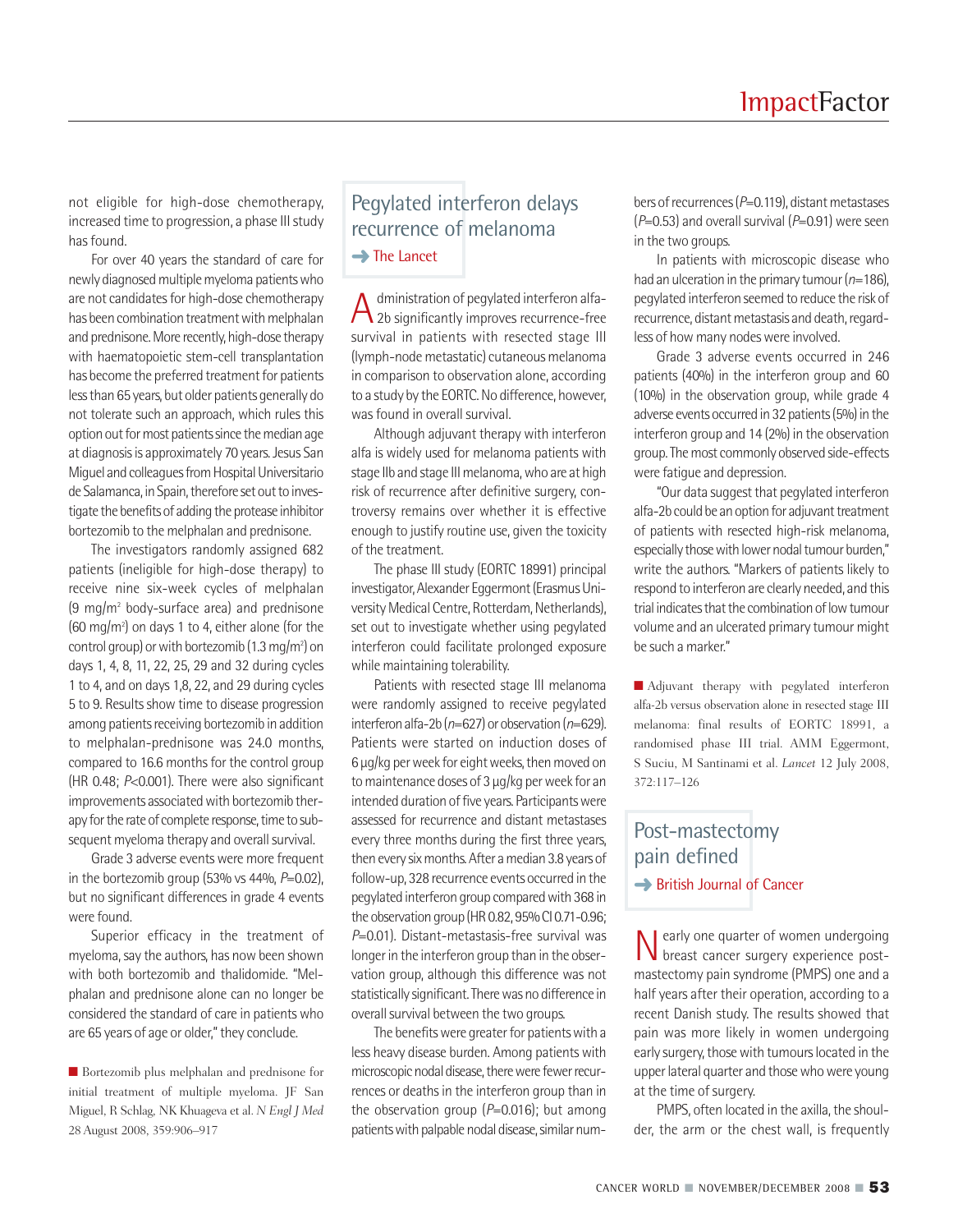described as a "typical neuropathic pain consisting of burning pain, shooting pain, pain evoked by pressure and deep blunt pain". In the current study, OJ Vilhom and colleagues from the department of Neurology, Odense University Hospital (Denmark) set out to estimate the current prevalence of PMPS and to identify risk factors. Questionnairesweremailed to 258women, one and a half years after they had undergone surgery for breast cancer (either mastectomy or lumpectomy) at Odense University Hospital, with similar questionnaires being sent to a reference group of 774women.

For the purposes of the study, PMPS was defined as pain located in the area of the surgery or ipsilateral arm that was present for at least four days per week, with an average intensity of at least 3 on a numeric scale from 0 to 10.

Results show that the prevalence of PMPS was 23.9% for breast cancer surgery patients compared to 10% for the reference population (OR 2.88; 95% CI 1.84–4.51).

Three risk factors were identified as significant for PMPS – having undergone breast surgery early (OR 8.12), tumour location in the upper lateral quarter (OR 6.48) and a young age at surgery (OR 1.04). Chemotherapy, axillary dissection, mastectomy, smoking, tumour size and radiation therapy were not associated with PMPS.

Although no differences in the description of pain were found between breast cancer patients and the reference group, the location of the pain differed, with breast cancer patients more likely to experience pain in the shoulder, the area of the scar, and in more than one location.

The majority of breast cancer patients with severe pain had pain located in the shoulder, axilla or arm. "This adds evidence to the finding of tumour located in the upper lateral quarter being an important risk factor, as operation in this area may tend to cause more nerve damage than surgery in other areas of the breast," write the authors.

"Although recent advances in diagnostic and surgical procedures have reduced the frequency of the more invasive surgical procedures, there is still a considerable risk of developing PMPS after treatment for breast cancer, and development of preventive measures as well as

treatments of the syndrome are highly relevant," conclude the authors.

**■** The post-mastectomy pain syndrome: an epidemiological study on the prevalence of chronic pain after surgery for breast cancer. OJ Vilholm, S Cold, L Rasmussen et al. *Br J Cancer* 12 August 2008, 99:604–610

## Bisphosphonate prevents bone loss in pre-menopausal breast cancer **→ Lancet Oncology**

Using the bisphosphonate zoledronic acid in<br>combination with adjuvant therapy (GnRH analogues and selective oestrogen receptor modulators) in premenopausal women following surgery for early breast cancer prevents bone loss, a sub-study analysis from the Austrian Breast and Colorectal Cancer Study Group trial 12 has concluded.

The ABCSG-12 study, by Michael Gnant, from the University of Vienna (Austria) and colleagues, aimed to compare tamoxifen versus anastrozole (an aromatase inhibitor) when added to goserelin-induced ovarian suppression as an adjuvant therapy in pre-menopausal, hormoneresponsive early breast cancer.

Asub-study investigated the effects on bone mineral density (BMD) in both treatment arms, as well as the protective effect of concomitant bisphosphonate zoledronic acid.

In the study, 404 patients were randomly assigned to endocrine therapy alone (goserelin and anastrozole, or goserelin and tamoxifen, *n*=199) or to endocrine therapy concurrent with zoledronic acid (*n*=205). Zoledronic acid was delivered by seven intravenous infusions spaced over the three-year duration of the study. Lumbar spine and trochanter BMD measurements were made at baseline, 36 months and 60 months.

Results show after 36 months, the endocrine therapy alone arm had significant loss of BMD in comparison to baseline measurements at the lumbar spine (-11.3%, mean difference -0.119 g/cm<sup>2</sup>; *P*<0.0001) and at the trochanter

(-7.3%,meandifference -0.053g/cm2 ;*P*<0.0001). Patientswho received zoledronic acid had stable BMD at 36 months, (+0.4%, mean difference 0.0004 g/cm<sup>2</sup> at the lumbar spine and  $+0.8\%$ , mean difference 0.0006 g/cm<sup>2</sup> at the trochanter).

At 60 months (24 months after study completion), patients not receiving zoledronic acid still had decreased BMD at both sites compared with baseline (lumbar spine *P*=0.001, trochanter *P*=0.058), while those receiving zoledronic acid still had increased BMD at both sites (lumbar spine *P*=0.02; trochanter *P*=0.07).

In the group randomised to no zoledronic acid, patients on anastrozole experienced greater BMD loss than those on tamoxifen at 36 months in the lumbar spine ( $P<0.0001$ ).

Zoledronic acid combined with goserelin plus tamoxifen or anastrozole was generally well tolerated, with the only significant adverse events being bone pain (*P*=0.003), arthralgia (*P*=0.013) and fever(*P*=0.0001).

"Bone loss associated with adjuvant endocrine therapy in premenopausal women with early-stage breast cancer is of substantial clinical concern, because these women typically survive for many years after treatment," write the authors, adding that it will be interesting to monitor the long-term proportion of fractures, to establish whether substantial fracture prevention is associated with zoledronic acid therapy.

■ Adjuvant endocrine therapy plus zoledronic acid in premenopausal women with early-stage breast cancer: 5-year follow-up of the ABCSG-12 bone mineral density substudy. M Gnant, B Mlineritsch, G Luschin-Ebengreuth et al. *Lancet Oncology* September 2008, 9:840–849

## Promoting adherence to long-term hormonal therapy in breast cancer **→** British Journal of Cancer

W omen treated with long-term hormonal<br>
(endocrine) therapy are more likely to stick with the treatment if they are looked after in specialised oncology units than if they are